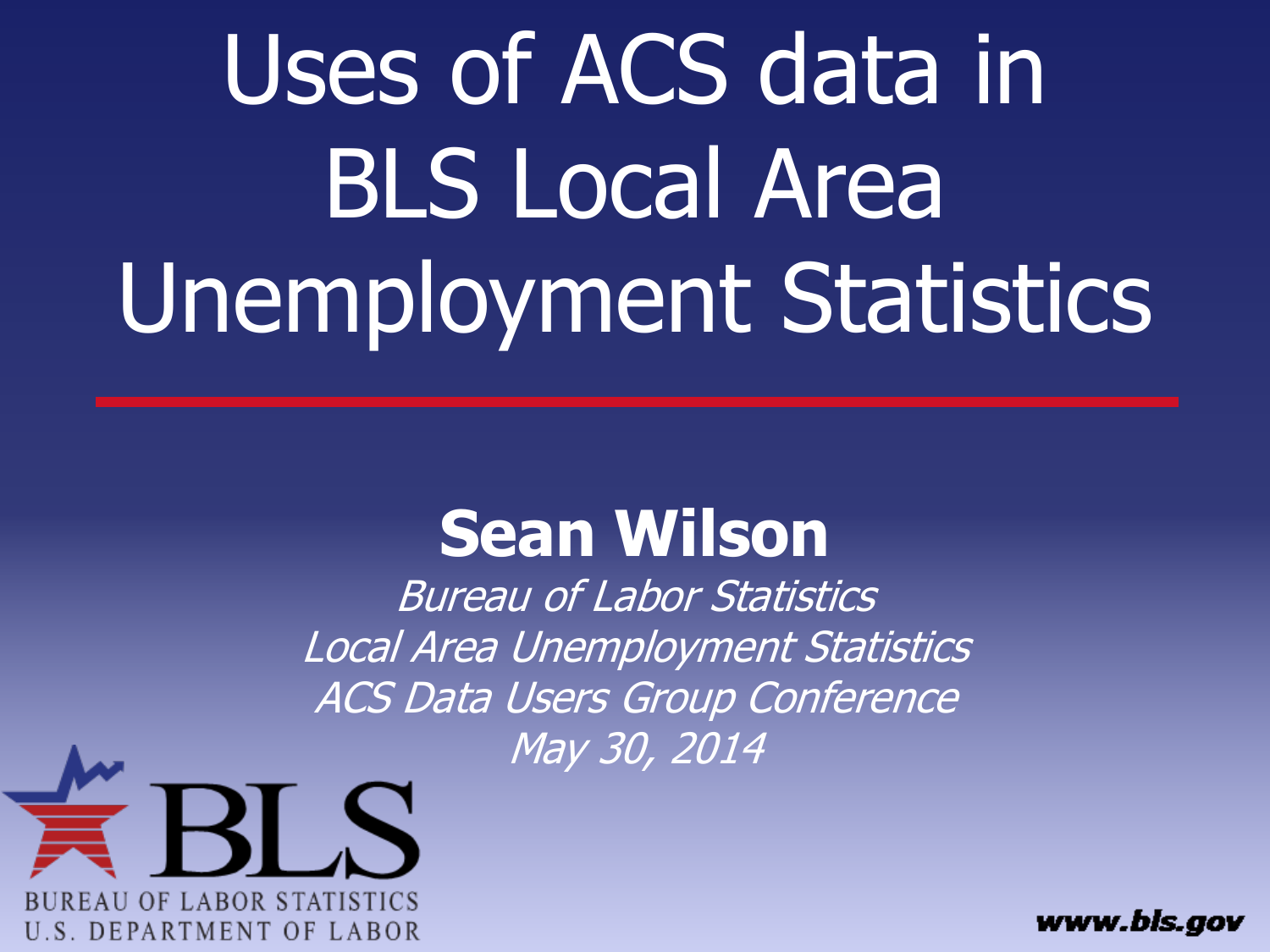#### **Outline**

- Bureau of Labor Statistics Local Area Unemployment Statistics Program
- **No. 19 IV MS** USE the American Community Survey?
- Challenges with American Community Survey Estimates
- **Solutions**

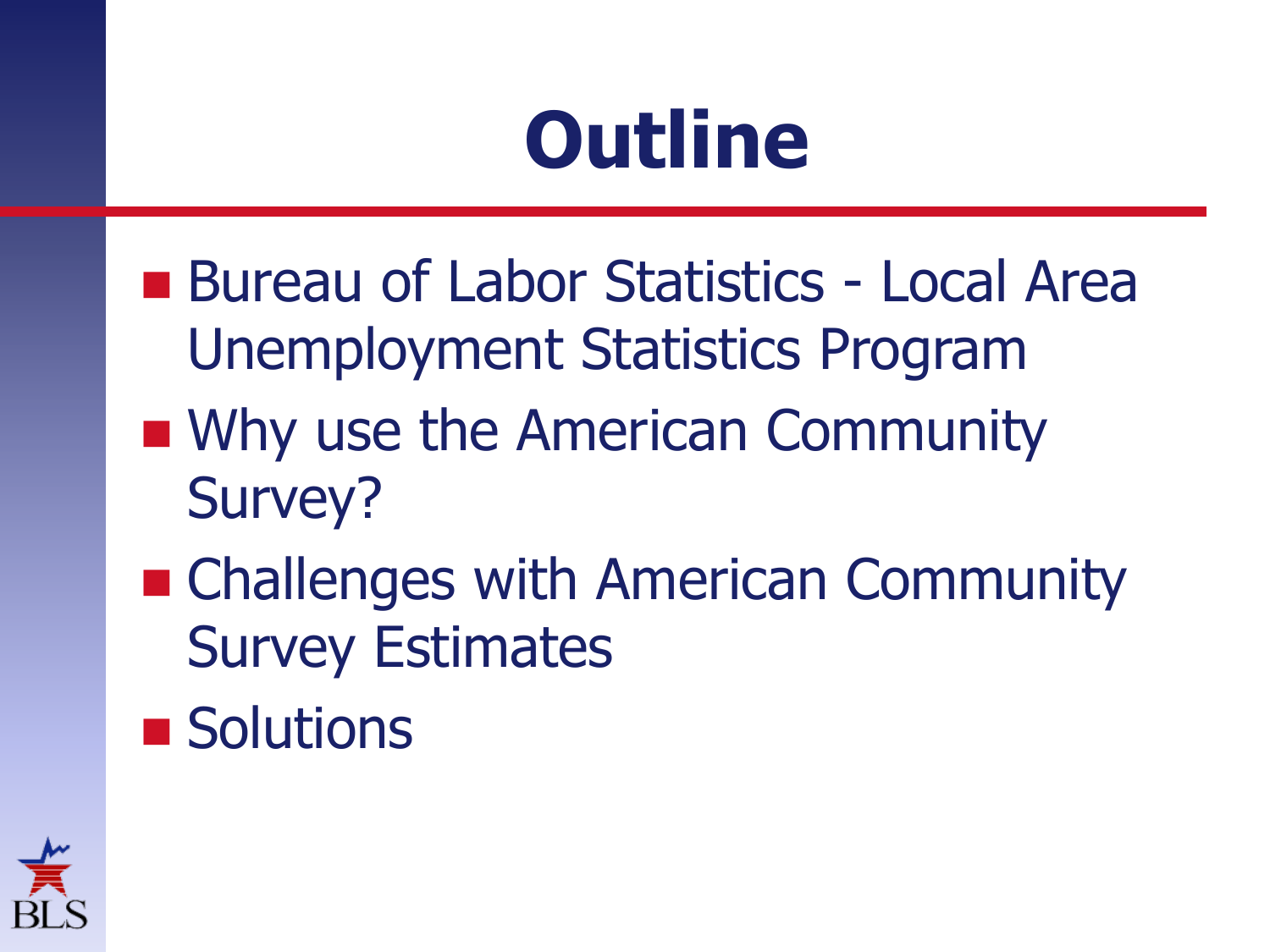#### **The LAUS Program**

**ELocal Area Unemployment Statistics** (LAUS) is a cooperative program between States and BLS. **LAUS produces four measures** Civilian Labor Force ▶**Employment** Unemployment ▶ Unemployment Rate

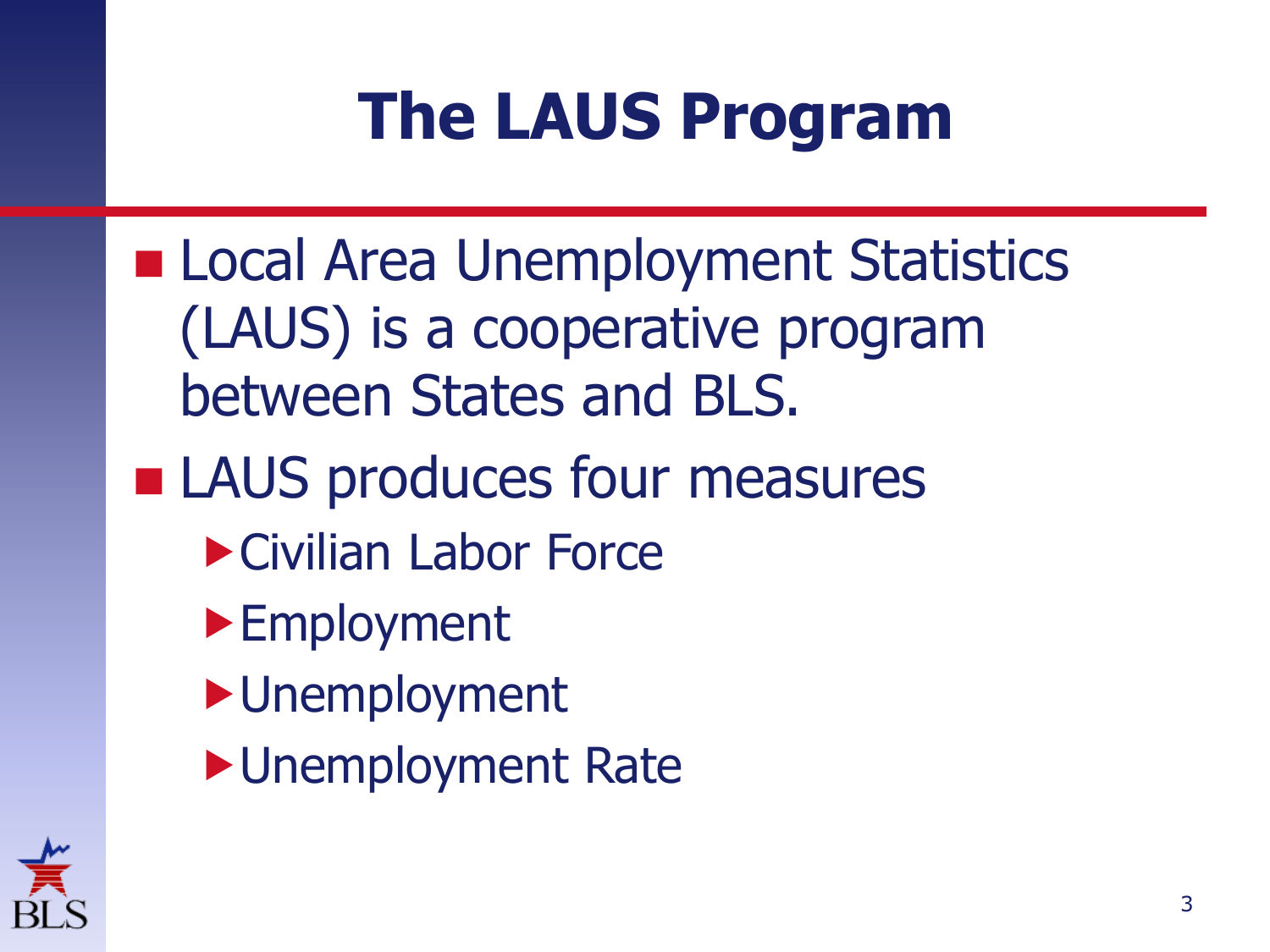#### **LAUS Program Data**

A key feature of the LAUS program is the significant geographic detail provided: Approximately 7,300 areas in total.

#### ■ Data for detailed geographic areas:

- **Census regions and divisions**
- All states, D.C., and Puerto Rico
- ▶ Combined statistical areas
- Metropolitan statistical areas
- $\blacktriangleright$  Metropolitan divisions
- **Micropolitan statistical areas**
- ▶ Small labor market areas
- ▶ Counties and county equivalents
- ▶ Cities with populations of 25,000 or more
- $\blacktriangleright$  Nearly all cities and towns in New England  $4\overline{4}$

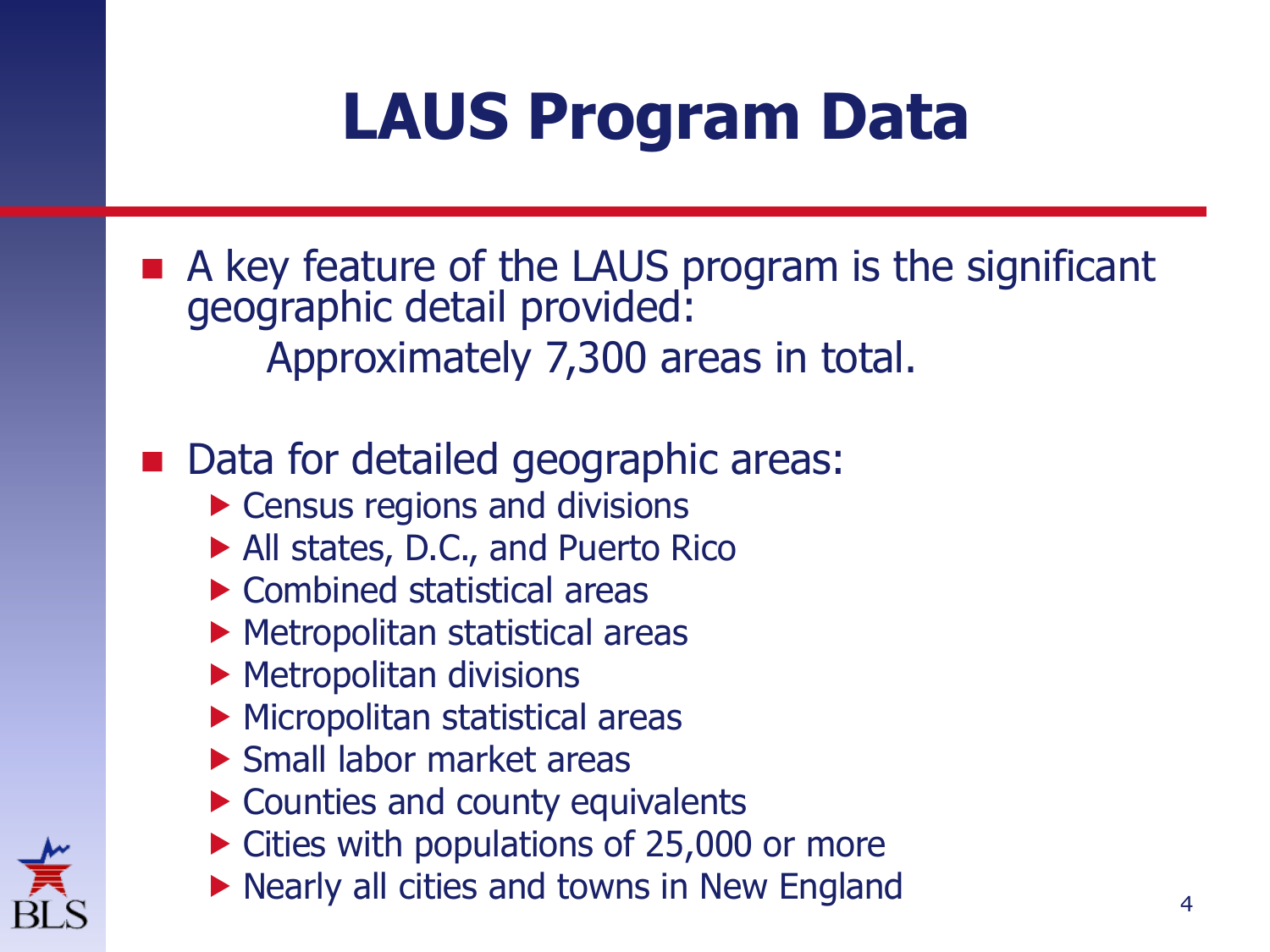#### **The LAUS Program**



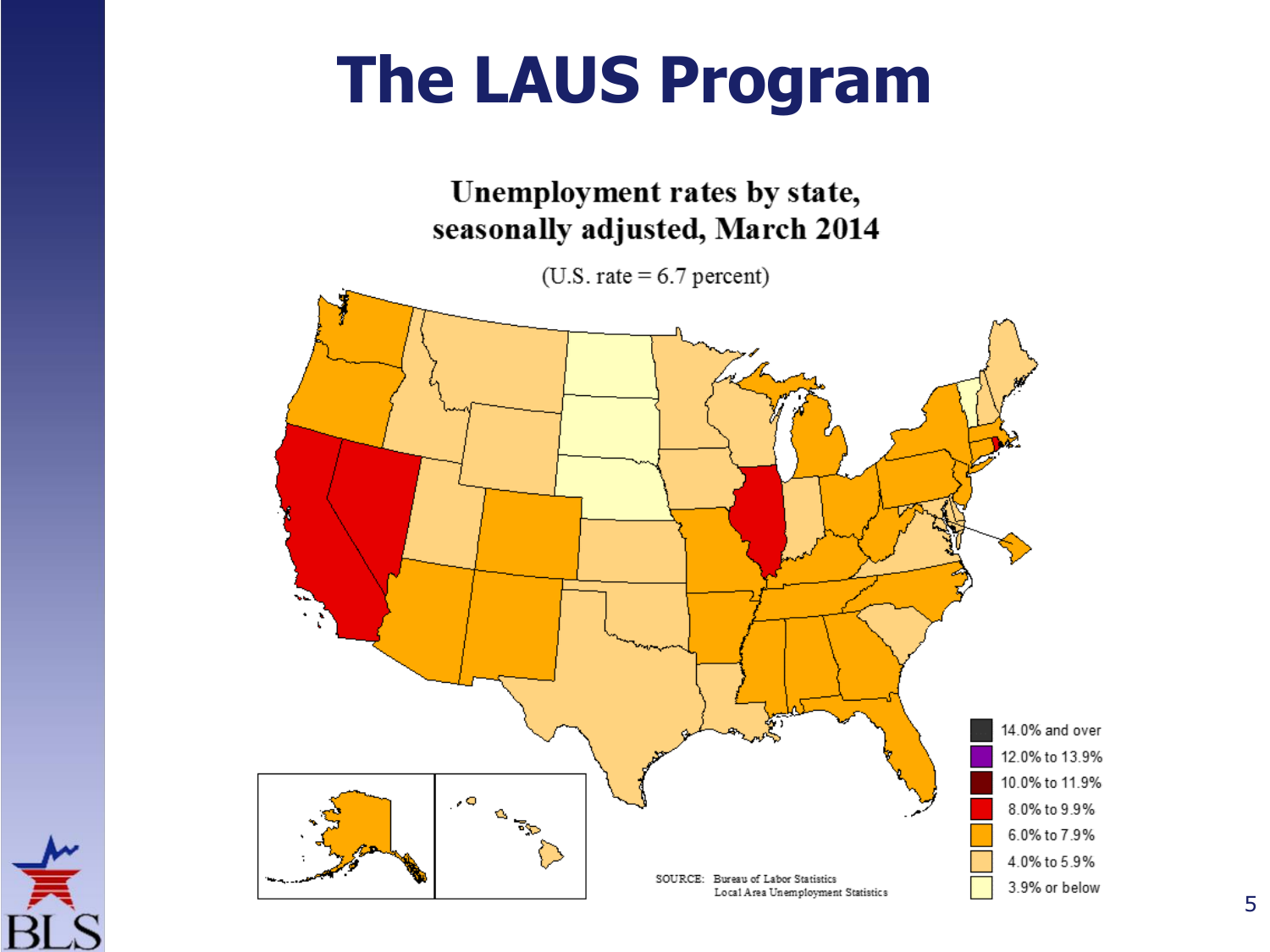#### **The LAUS Program**

Unemployment rates by county, April 2013 - March 2014 averages

 $(U.S. rate = 7.1 percent)$ 



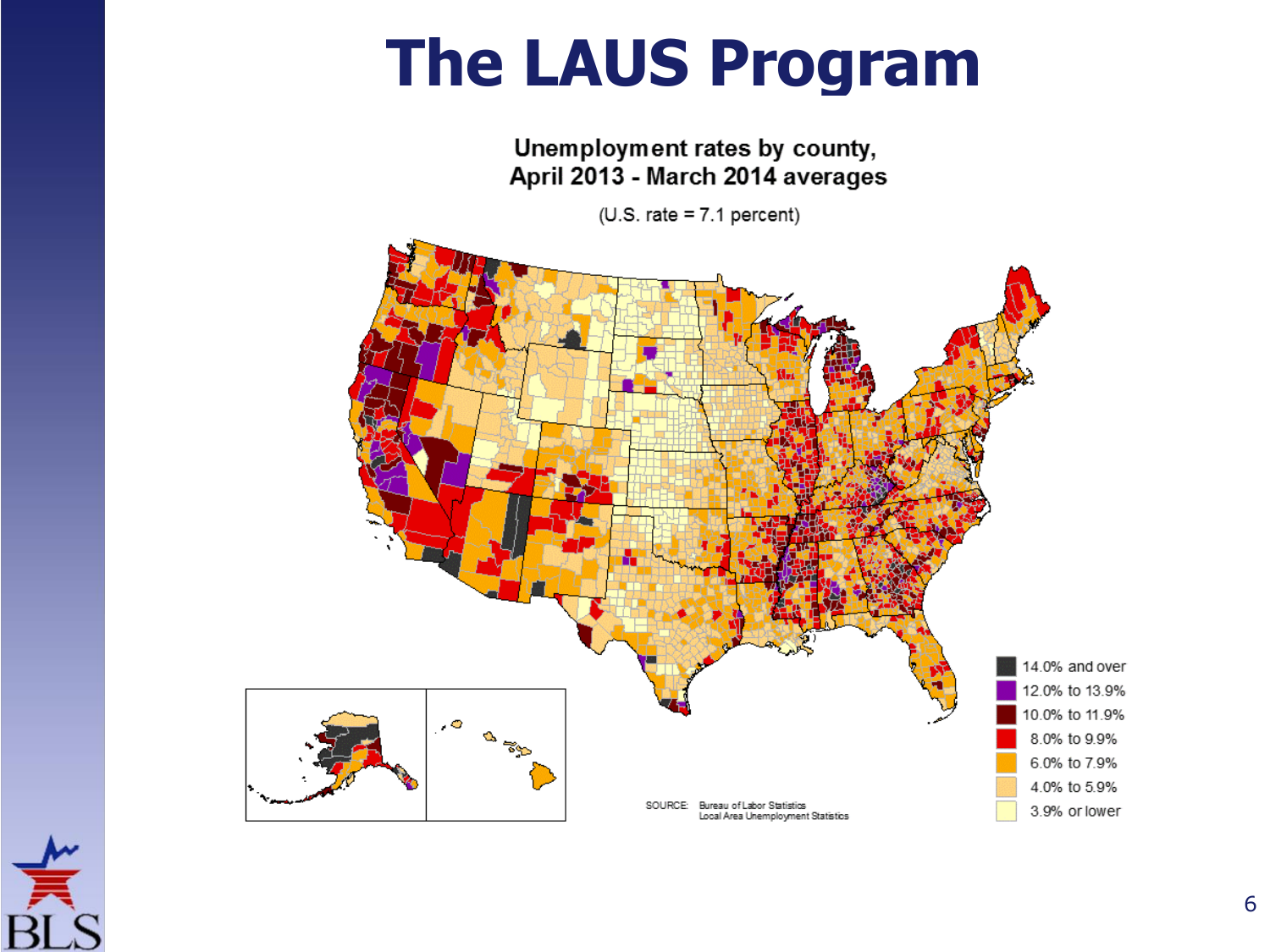#### **Uses of LAUS Data**

- **LAUS** employment and unemployment data are key indicators of local economic conditions. They are used:
	- $\triangleright$  To facilitate planning and budgeting by state and local governments
	- $\blacktriangleright$  To indicate the need for local employment and training services and programs
	- $\blacktriangleright$  To determine eligibility of state and local areas for various federal assistance programs

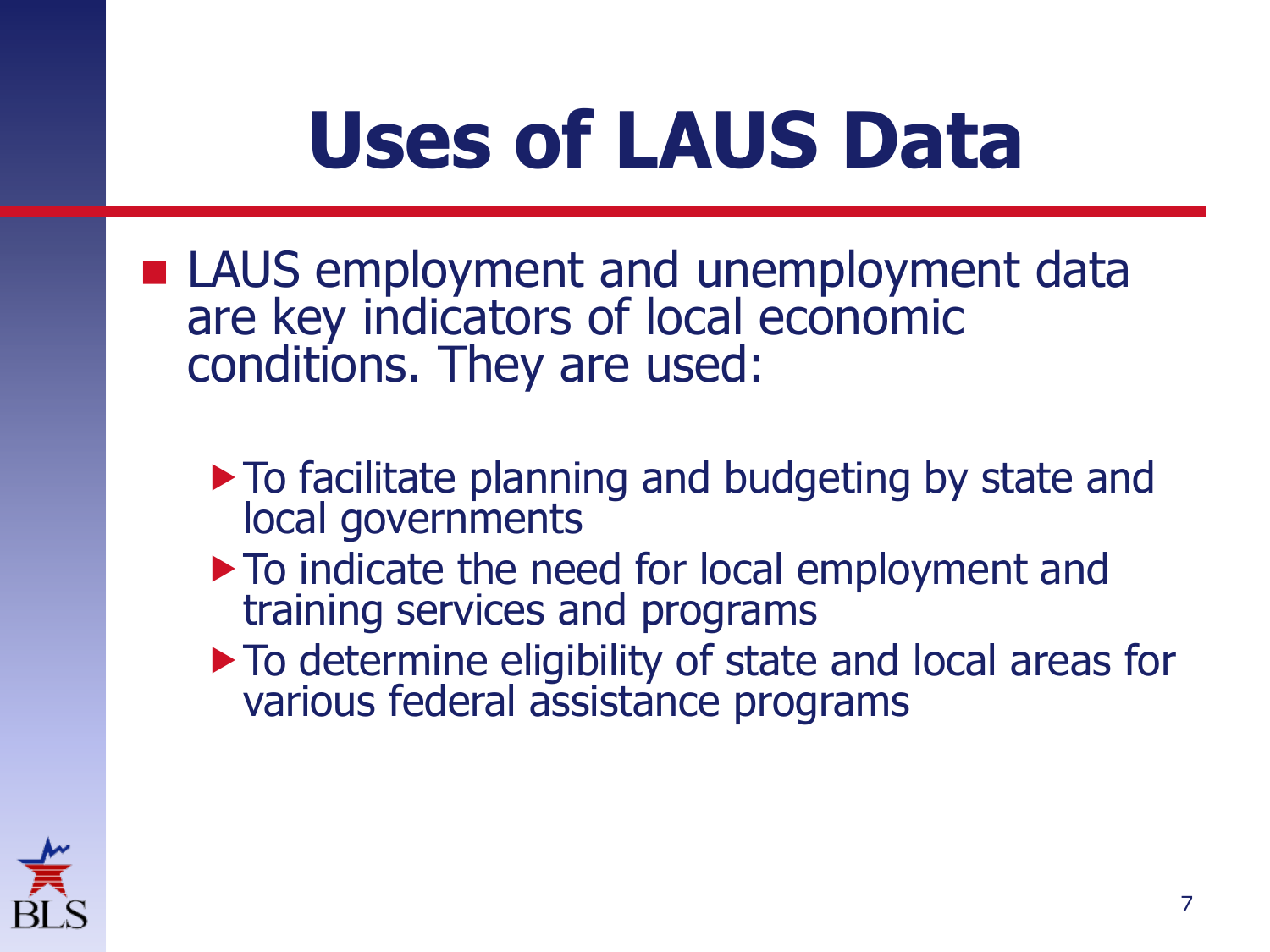- Several inputs to LAUS substate estimation currently come from data collected on the Census 2000 "long" form questionnaire.
- After Census 2000 the long form was discontinued and labor force questions are no longer part of the decennial Census.

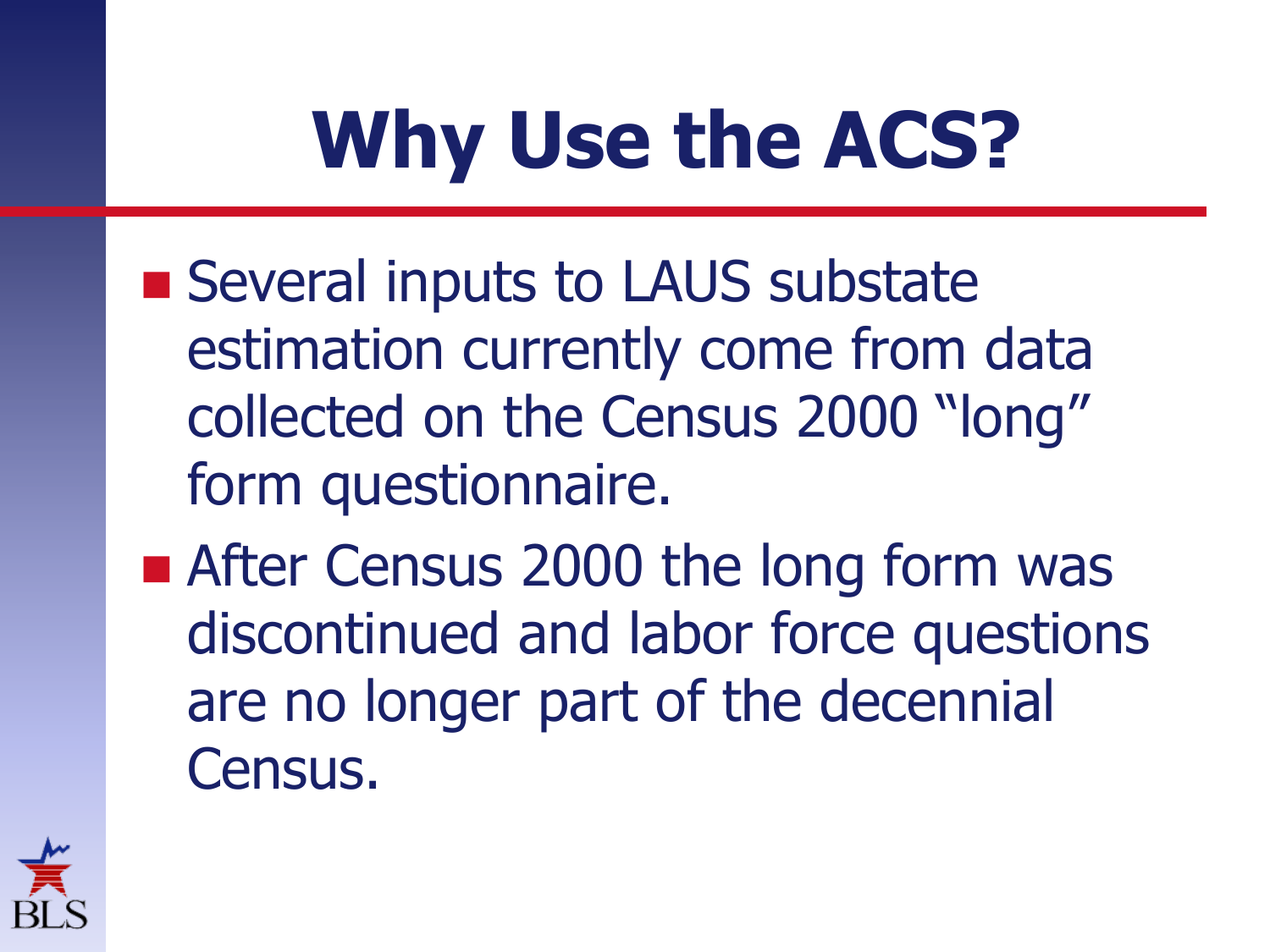- **The Census long form was an essential** source of data for specific categories of employment as well as total unemployment and employment at a detailed geographic level.
- Without these data at a detailed geographic level, labor force measures would be much more difficult to develop for smaller areas.

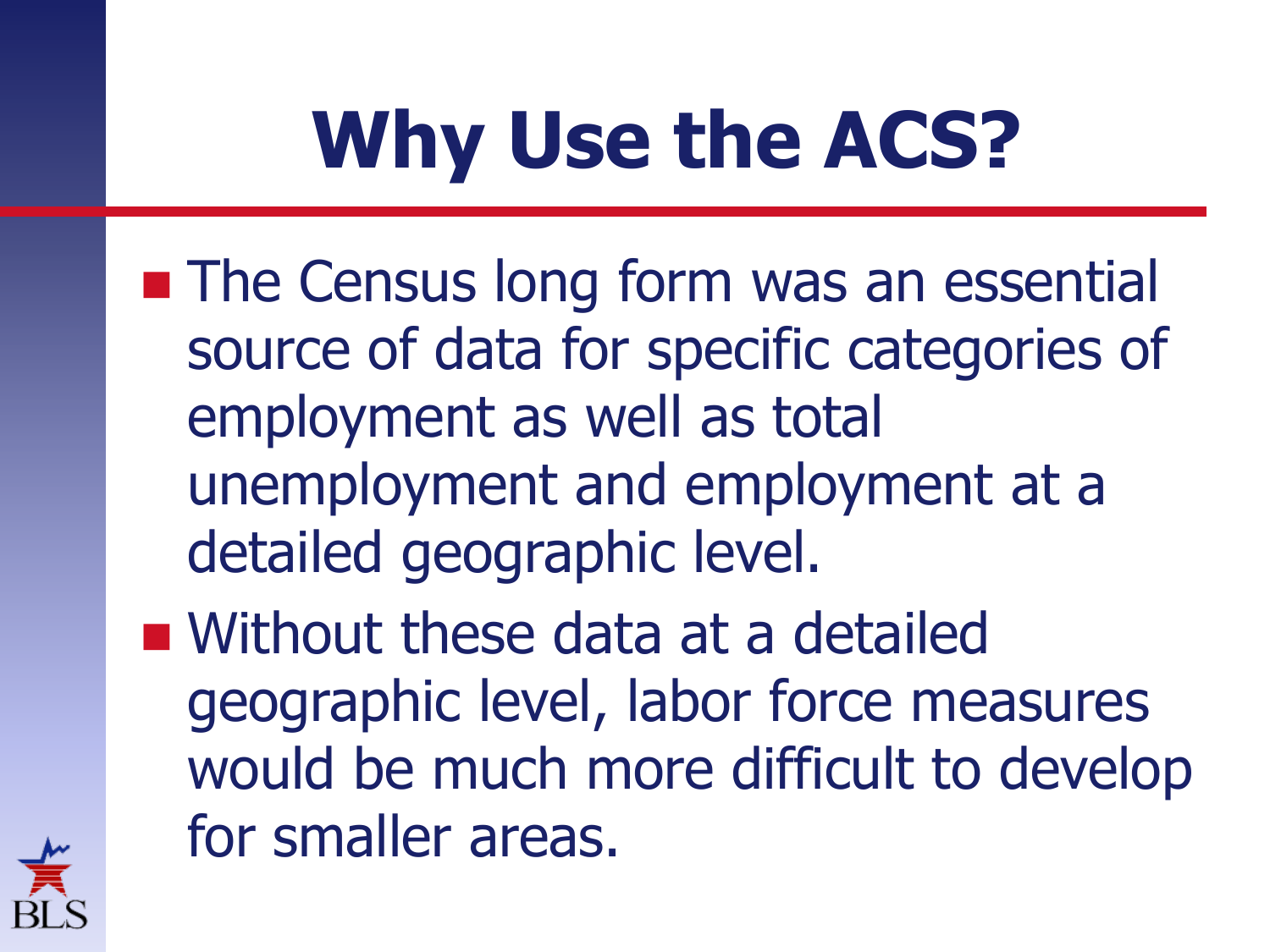- **The American Community Survey (ACS)** is designed to replace those Census long form economic data.
- ACS provides geographically detailed estimates of:
	- Total Employment
	- Total Unemployment
	- Employment by Commutation Area
	- ▶ Employment by Industry

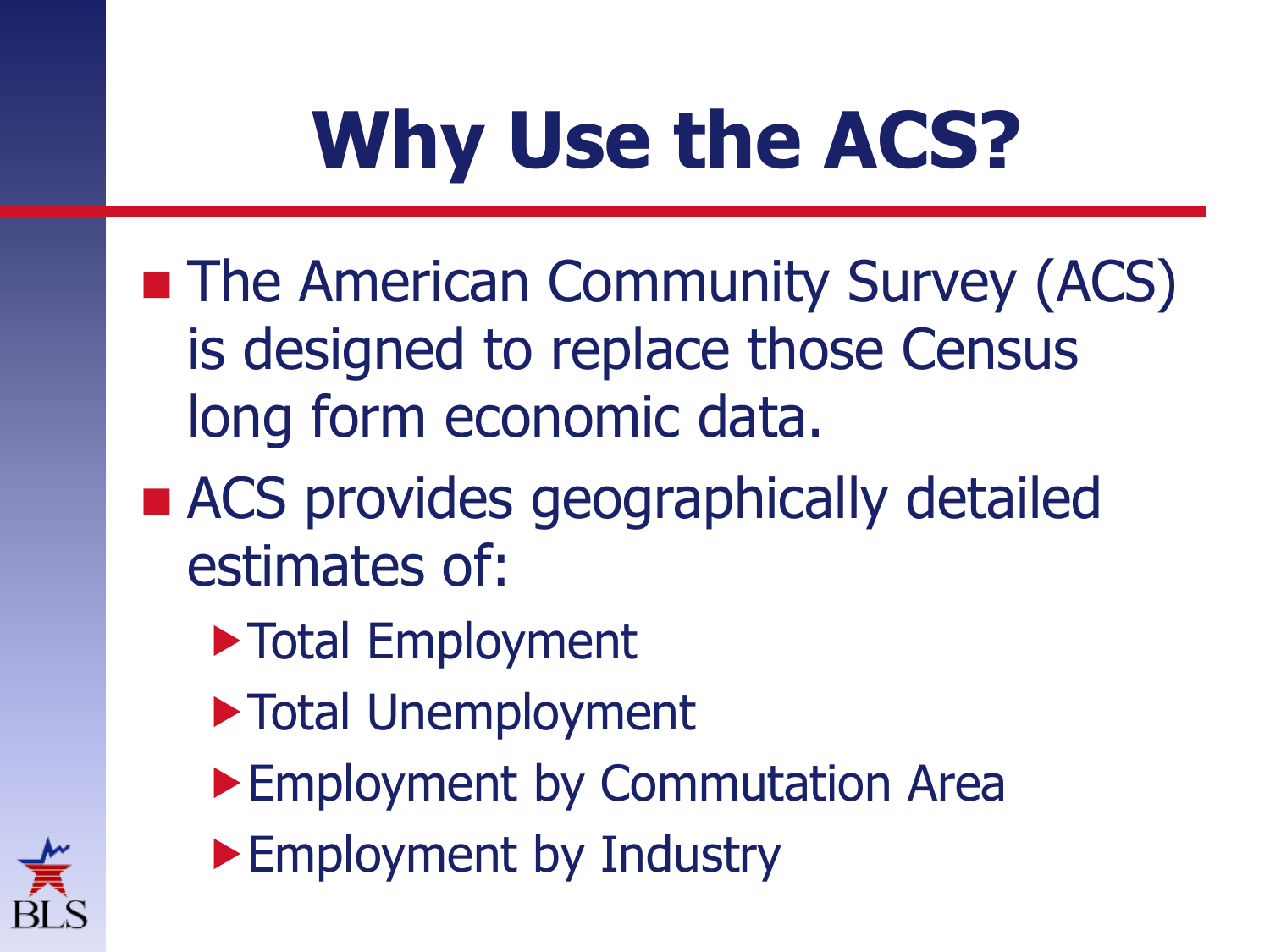- **In the LAUS program, estimates for** 2357 substate labor market areas are produced using an arithmetic buildingblock approach.
- **This method currently uses data from** several sources, including the CPS, CES, State UI systems, and the decennial Census.

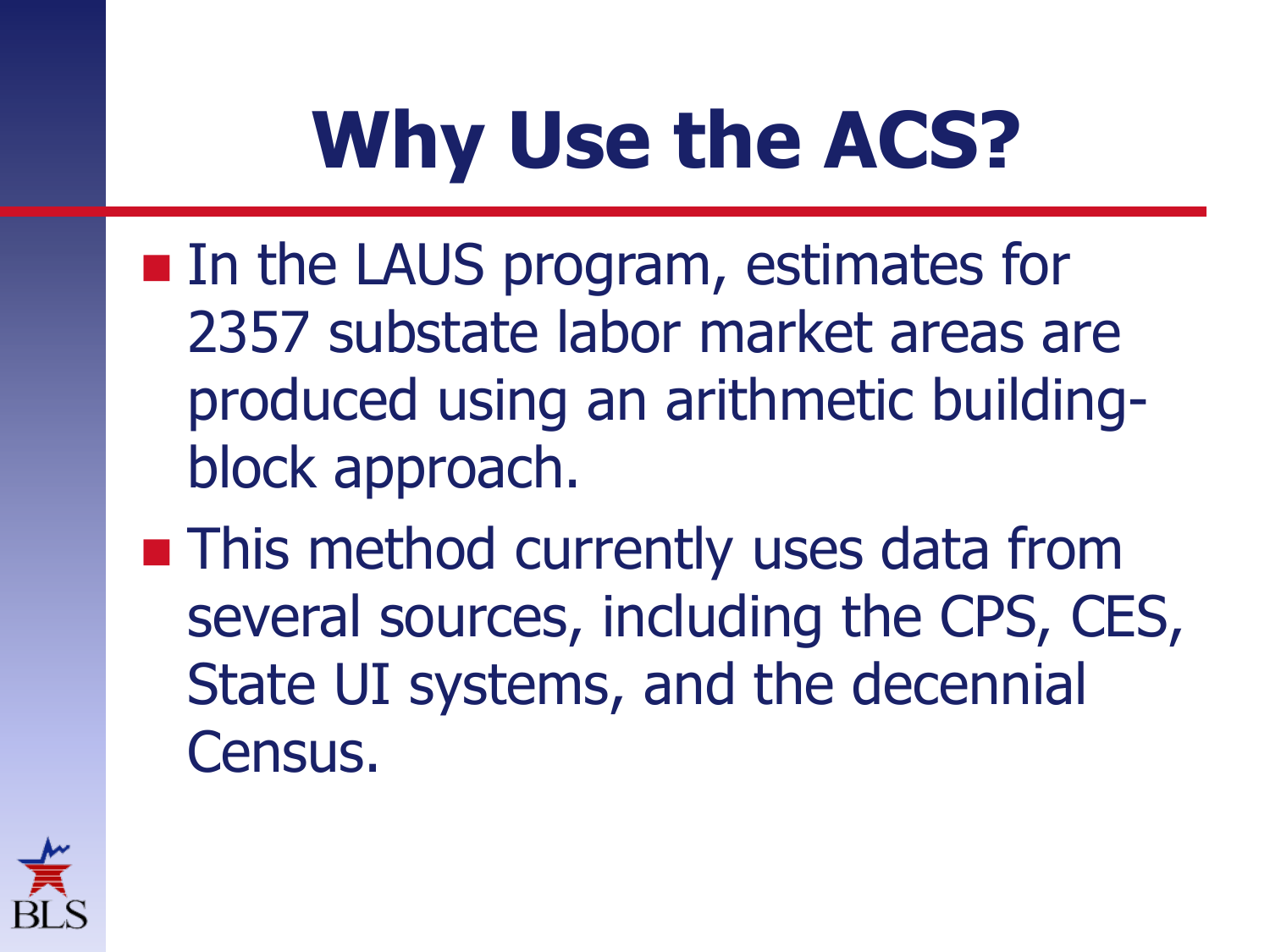- Take advantage of geographically detailed ACS data to develop shares of specific subcomponents of employment.
- ACS-based county or minor civil division (MCD) shares of components of statewide employment are applied to unpublished monthly CPS Statewide direct estimates of employment components.

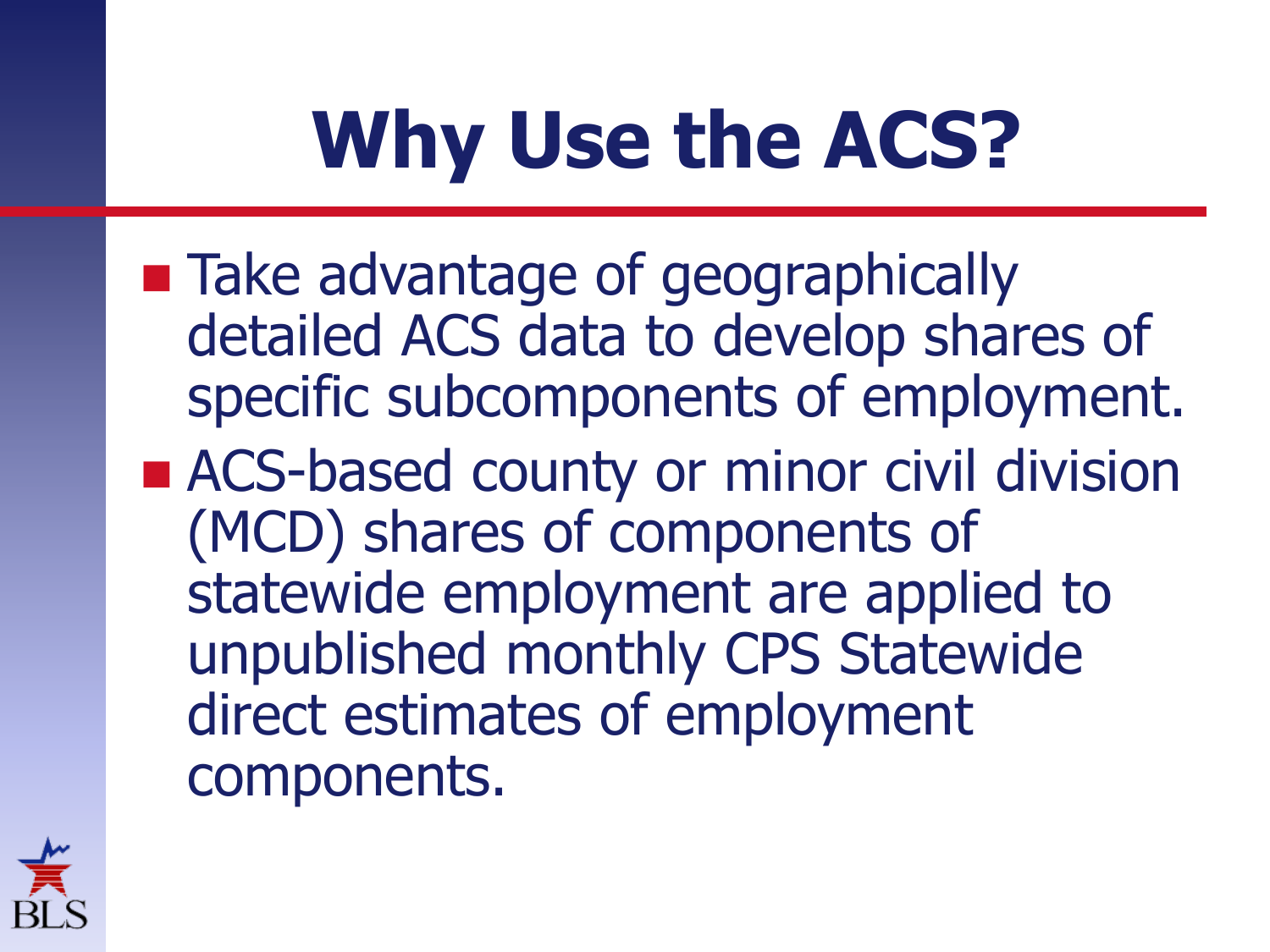- **Use of MCD or county-level ACS shares of** employment subcomponent to disaggregate CPS statewide estimates
	- Research shows ACS shares to be relatively stable year-to-year between datasets
	- Example:

ACS<sub>county</sub> agricultural employment share  $=(ACS_{\text{county}}$  ag emp)/( $ACS_{\text{state}}$  ag emp)

**Apply ACS 5-year share to monthly CPS** statewide estimate of agricultural employment to develop monthly county agricultural employment estimate

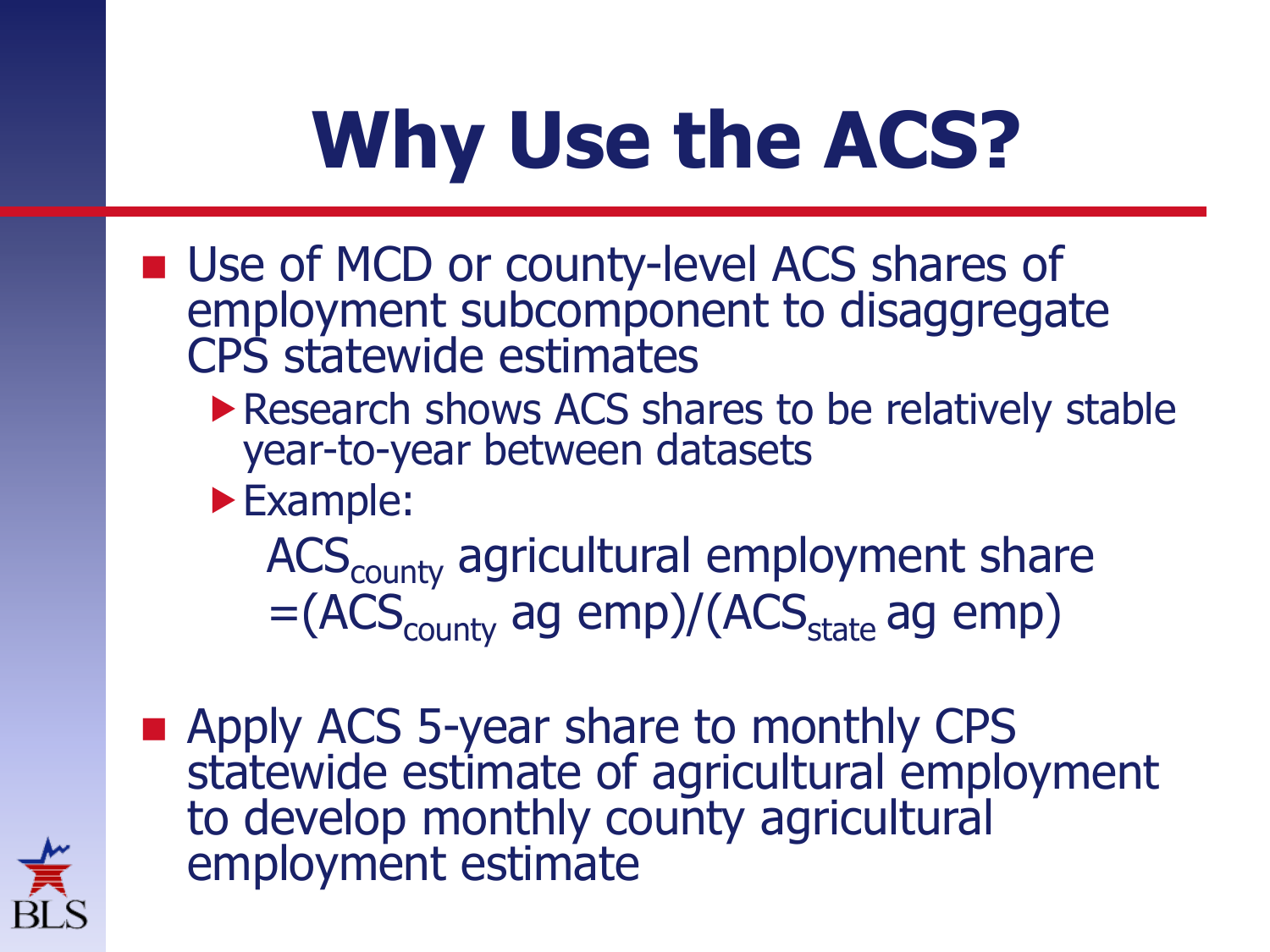#### **Challenges with ACS**

- **Data availability**
- **Updating inputs from overlapping multi**year datasets

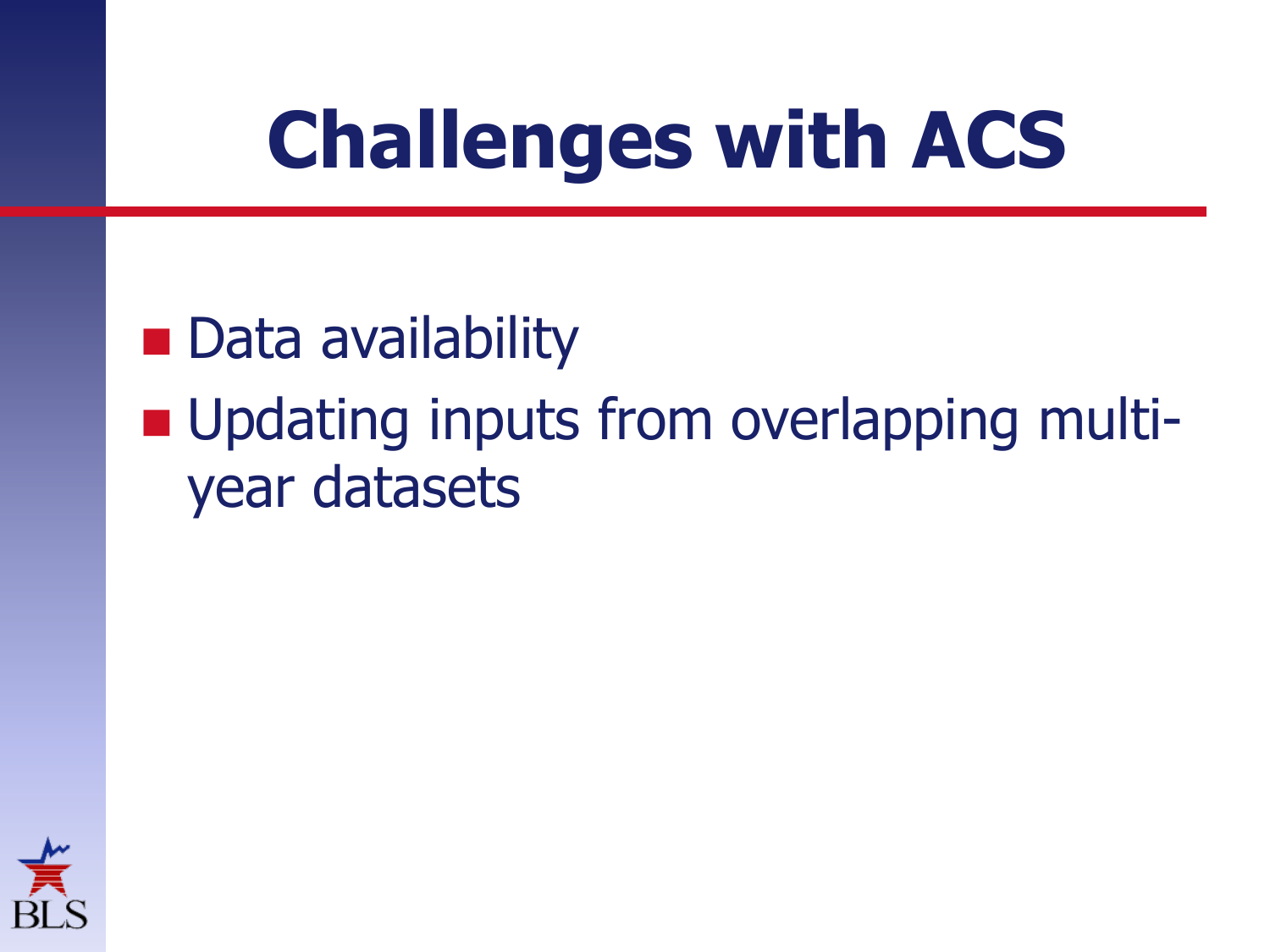#### **Data Availability**

- Only the 5-year ACS datasets contain estimates that can be used as inputs for all required LAUS geographies.
- Commutation employment data are available in non-overlapping 5-year datasets.
- Some suppressed inputs available in 5year dataset special tabulations.

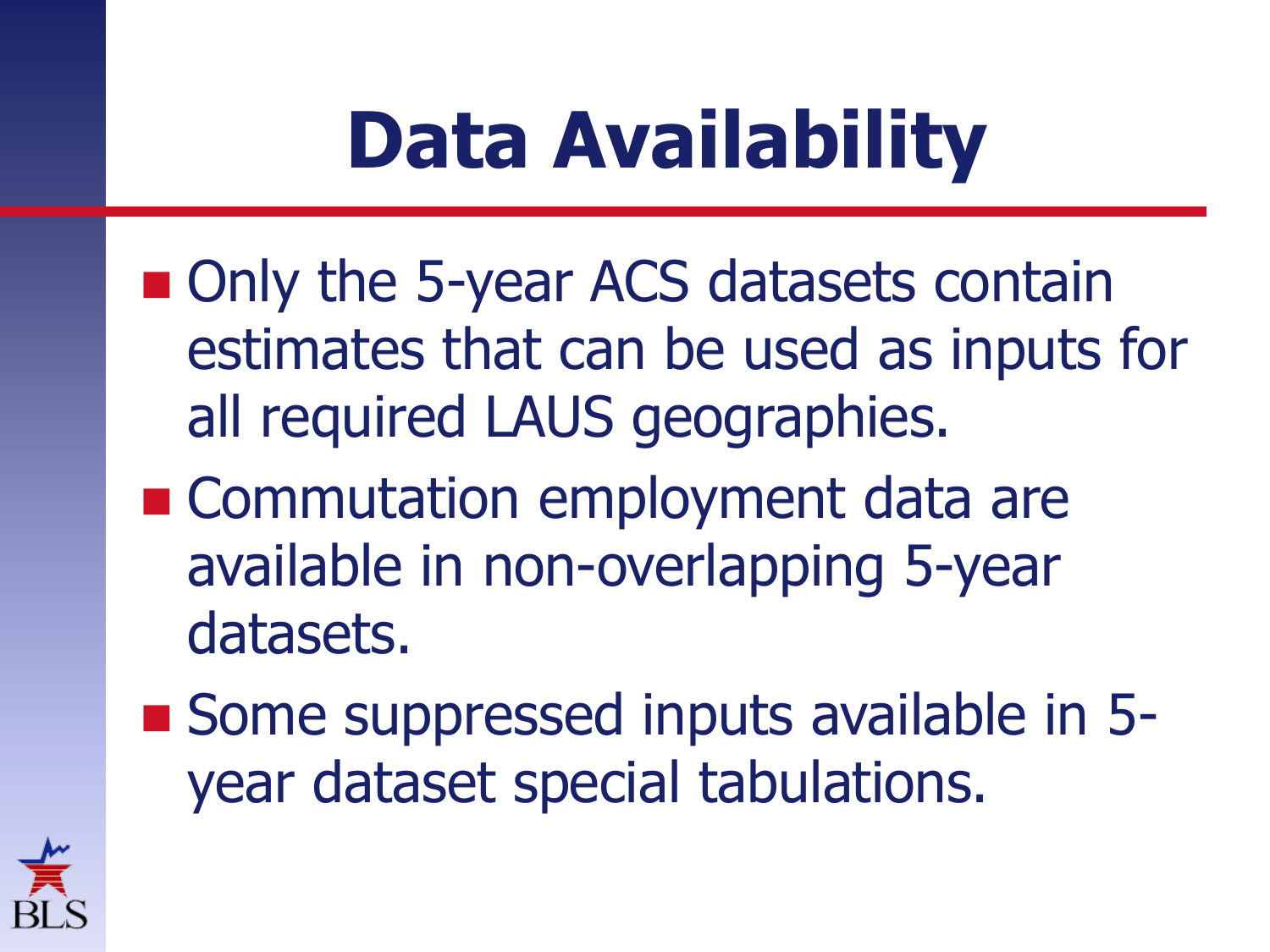### **Overlapping ACS 5-year Inputs**

■ Census advises caution when comparing overlapping datasets

"When comparing estimates from two multiyear periods, ideally comparisons should be based on nonoverlapping periods (e.g., comparing estimates from 2006–2008 with estimates from 2009–2011). The comparison of two estimates for different, but overlapping periods is challenging since the difference is driven by the nonoverlapping years."

A Compass for Understanding and Using American Community Survey Data What Researchers Need to Know Issued May 2009

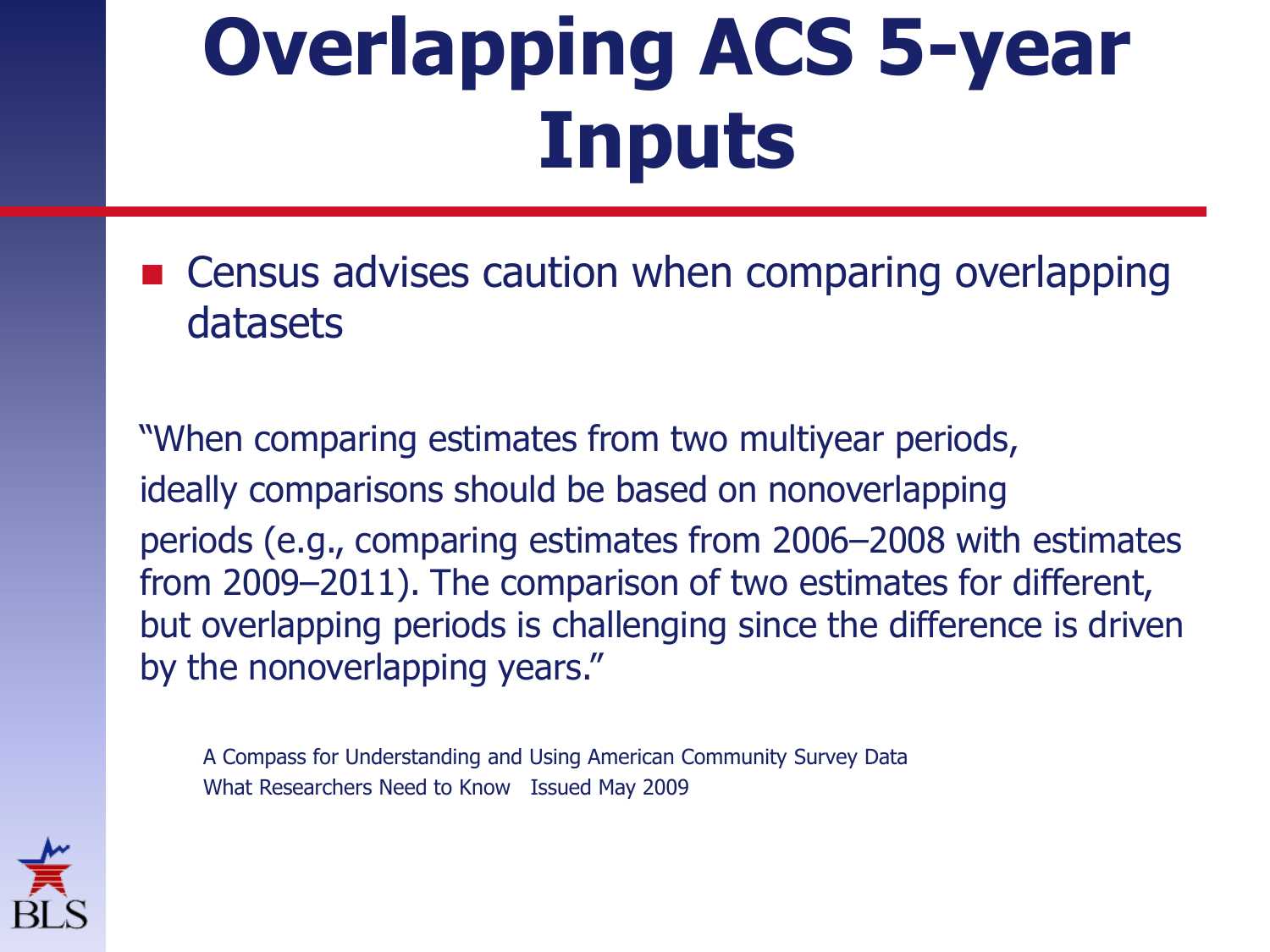#### **Multi-Year Estimates**

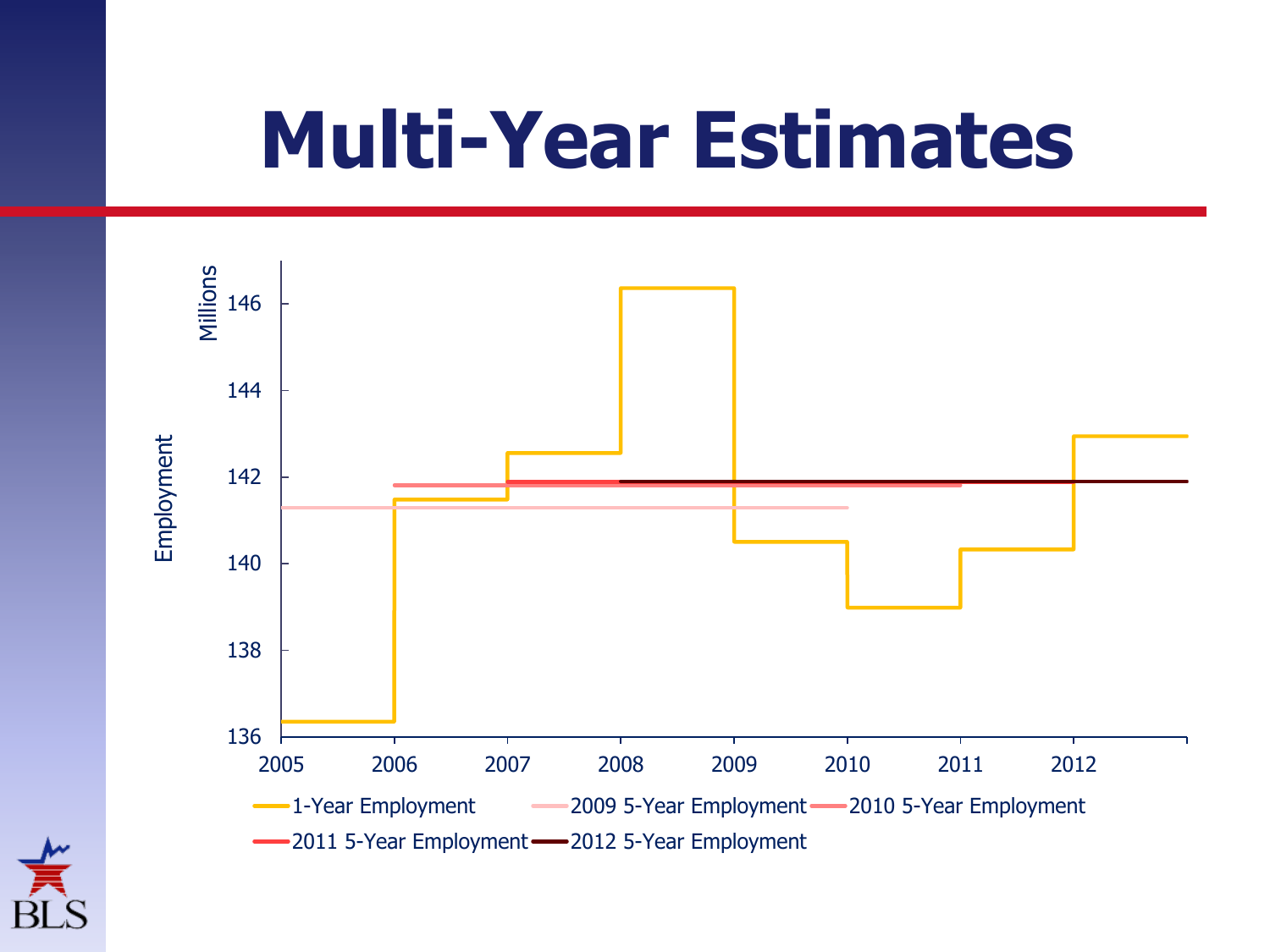### **Overlapping ACS 5-year Inputs**

#### ■ Concerns for data interpretation

Differences between ACS inputs based on annual updates with each new 5-year dataset may be interpreted as economic change. Users will need to understand that changes to these inputs do not reflect over-the-year change in ACS employment levels.

#### Concerns over timeliness

▶ Using only inputs from 5-year datasets does not take advantage of the more timely estimates for larger geographies.

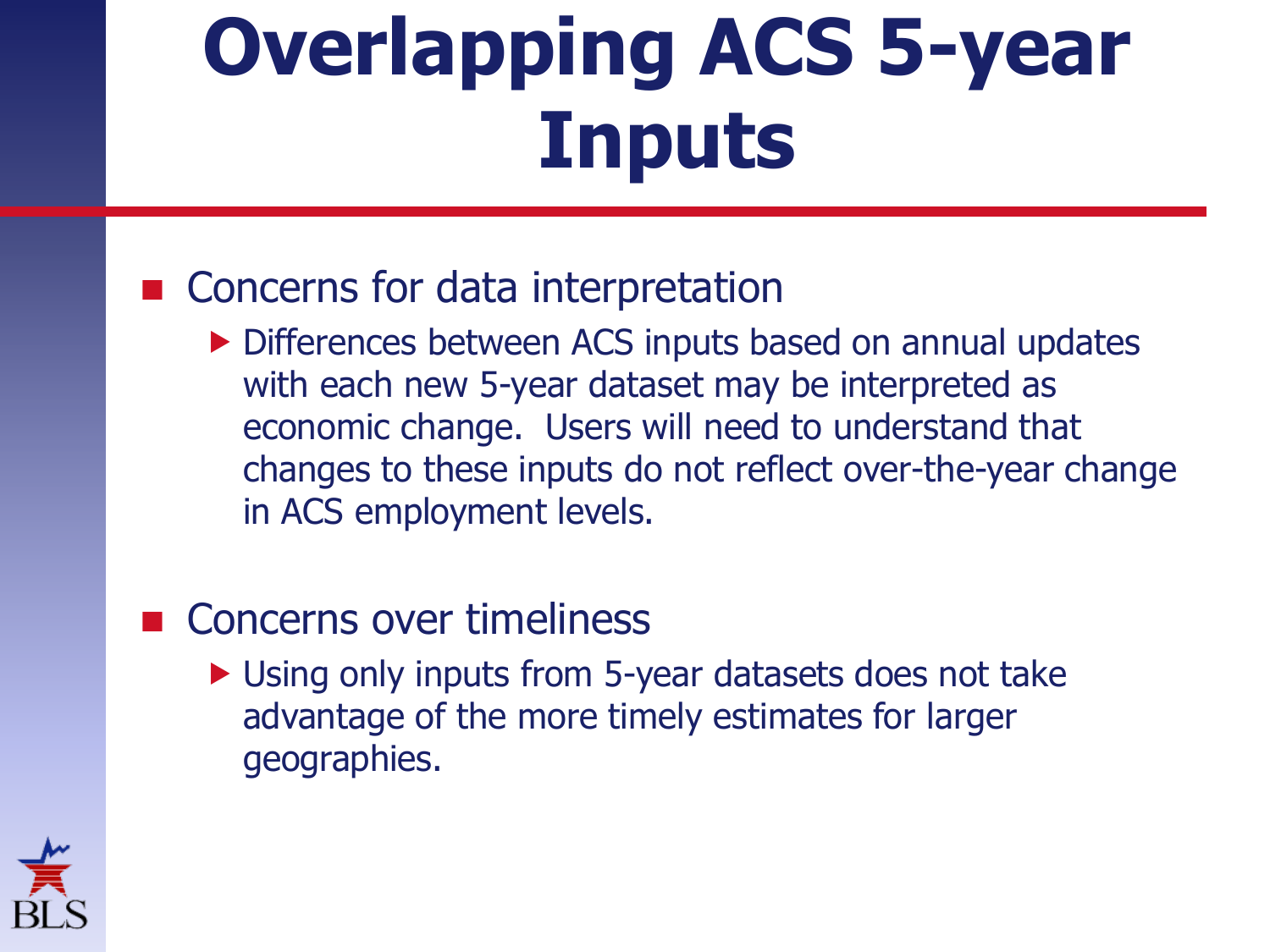#### **Solutions**

- **Updating inputs from overlapping multi**year datasets
- **Hybrid Approach**
- **Example 20 Inches** Census annual population ratio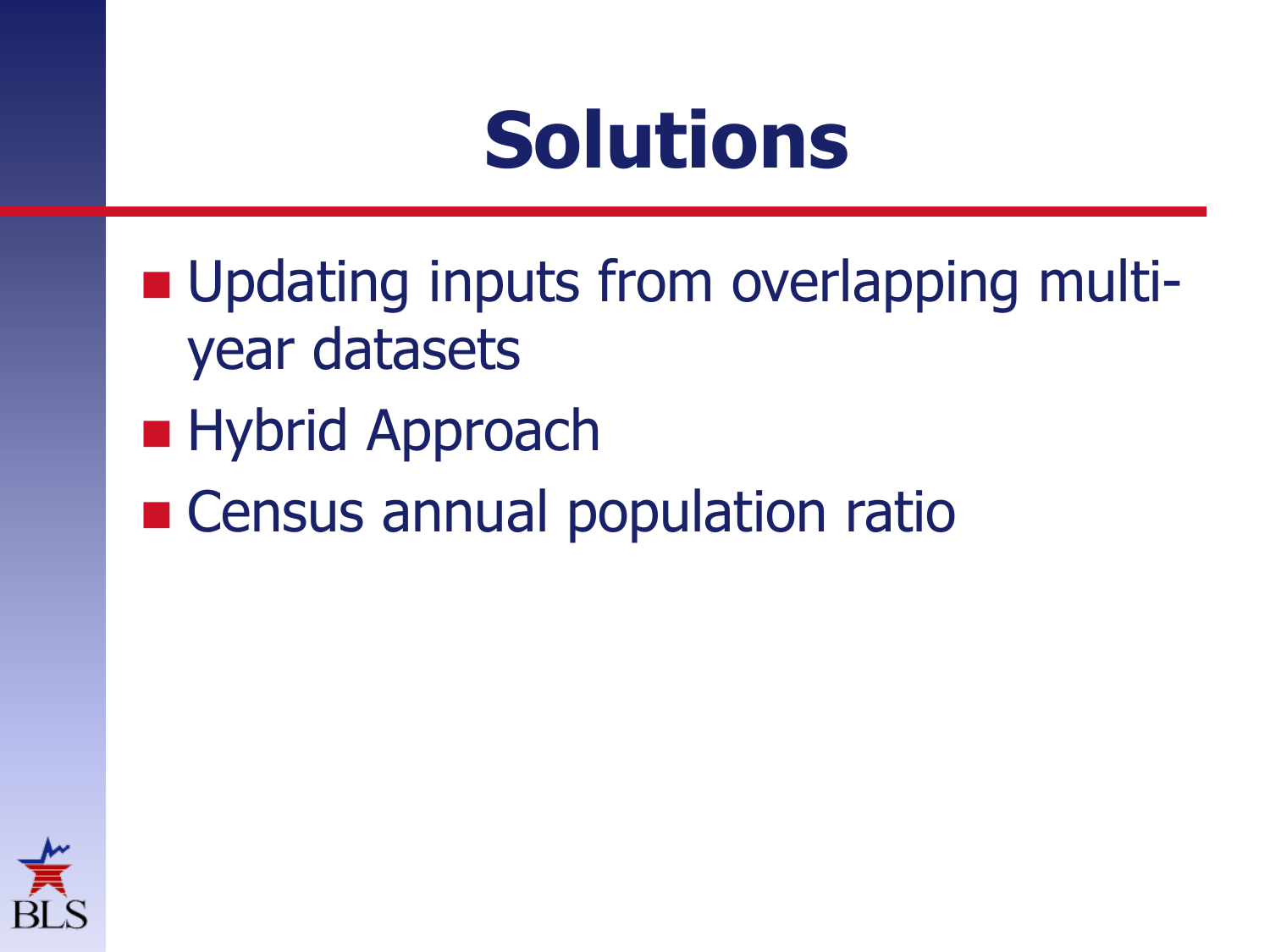#### **Overlapping ACS 5-year Inputs**

- There may be advantages to incorporating the newest estimates each year.
	- Incorporating each new set of 5-year estimates annually may smooth change over time.
	- In the past, updating decennial long form inputs led to series breaks. Updating inputs annually may smooth out breaks that would occur with incorporating non-overlapping 5-year estimates.

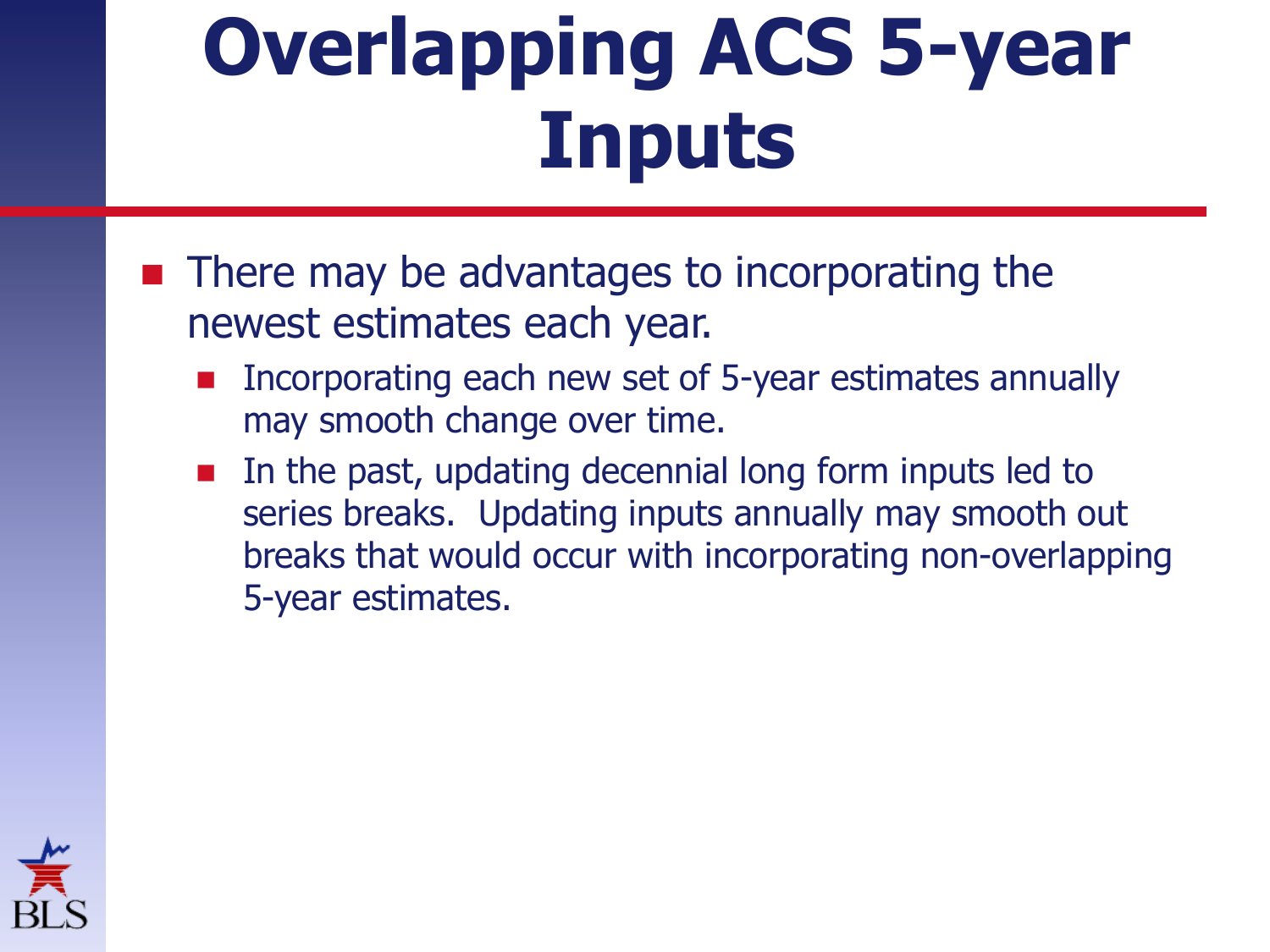## **Hybrid Approach**

- Census RESEARCH REPORT SERIES (Statistics #2012-03) opens up the possibility of a "hybrid" approach.
- **E** "Form three groups of counties based on the most recent data available for each county; i.e., one-year counties, three-year counties and five-year counties…This approach would be fair to smaller counties with only five-year data…However, it also uses the most recent data available for larger counties…"

Interpretation and Use of American Community Survey Multiyear Estimates by Michael Beaghen, Tucker McElroy, Lynn Weidman, Mark Asiala, Alfredo Navarro Report Issued: April 18, 2012

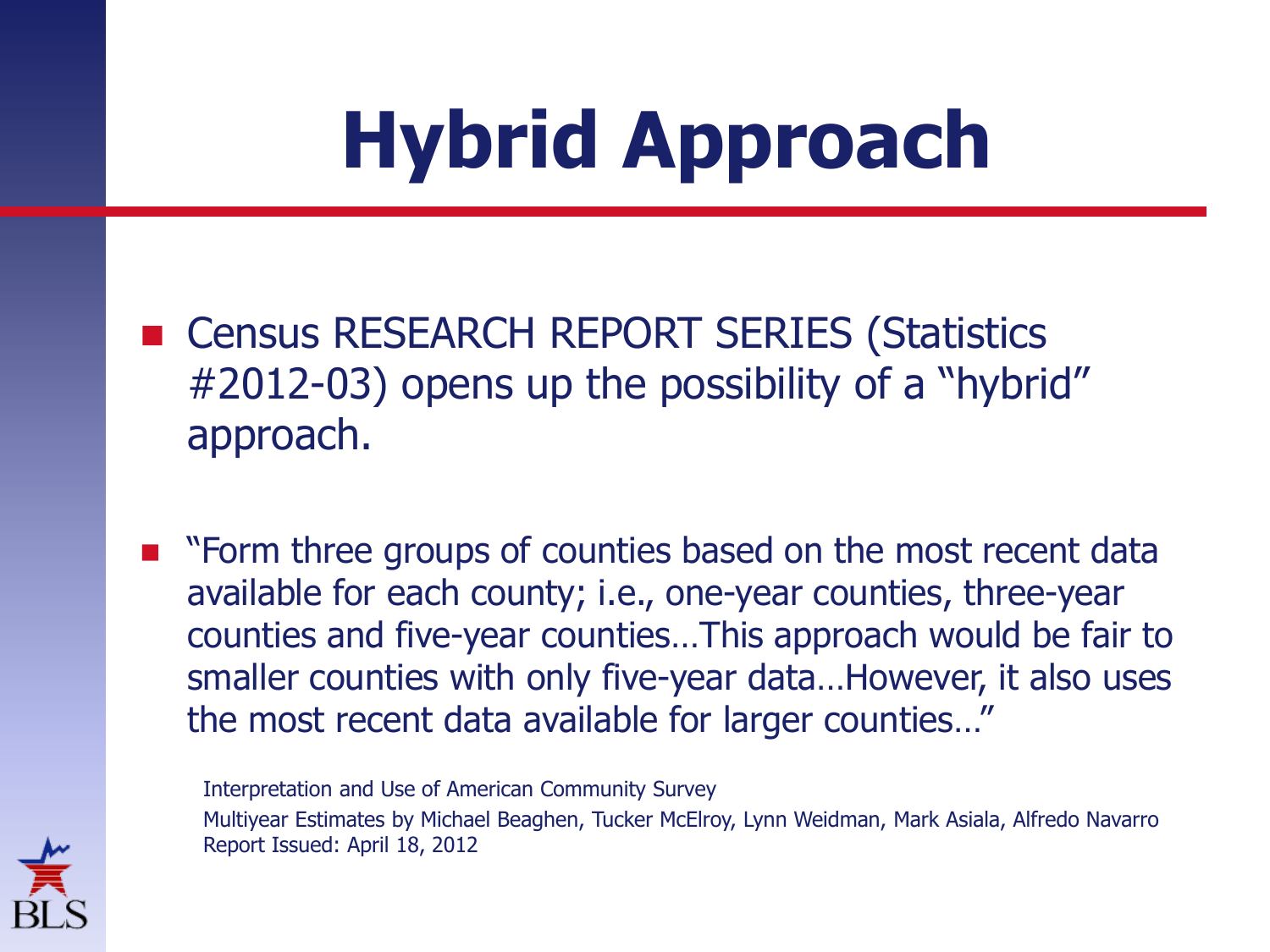#### **Hybrid Approach**



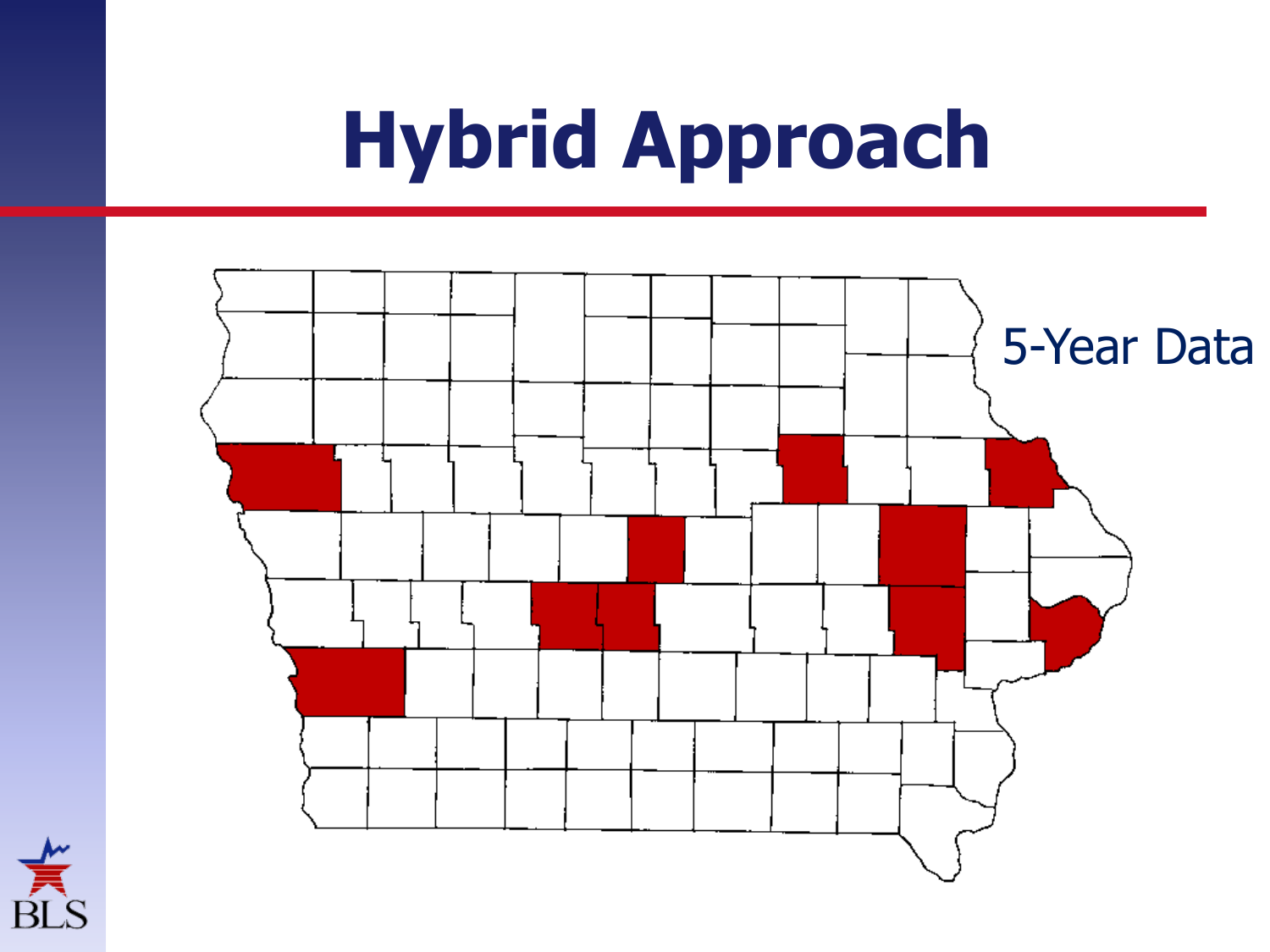## **Hybrid Approach**

- Ongoing research on a tiered approach incorporating the most timely available estimates for any given geography.
- One unresolved issue is that of the interpretation of estimates for areas that switch dataset duration due to population change.

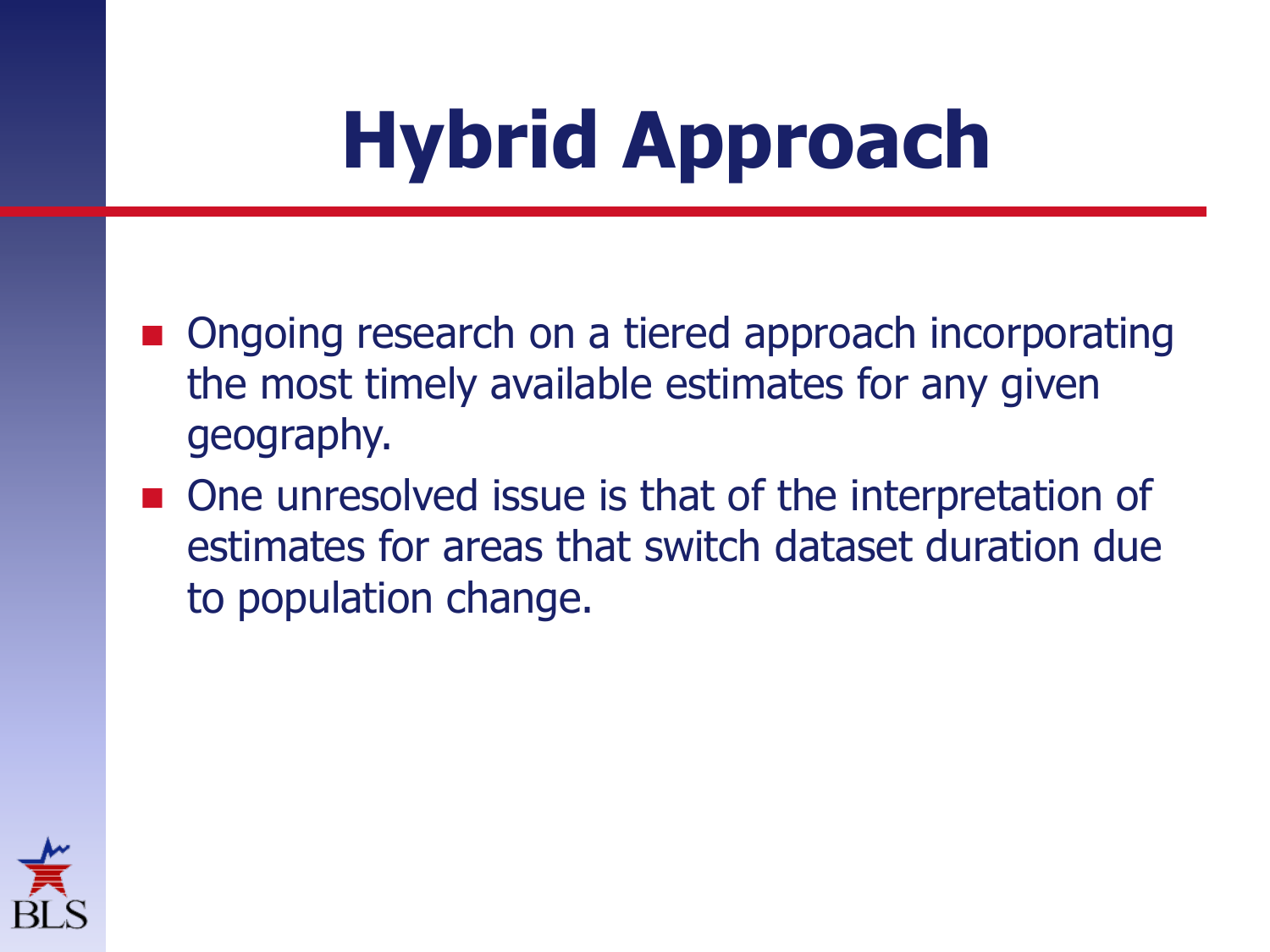### **Census Population Ratio**

- **E** Assumption that population change is a proxy for employment change
- Calculate ratio of Census annual population estimate to ACS 5-year population estimate.
- **Apply Census/ACS population ratio to ACS 5-year** employment estimate to update for current year population change.
- This also corrects for discrepancies between ACS and Census population estimates for very small areas.